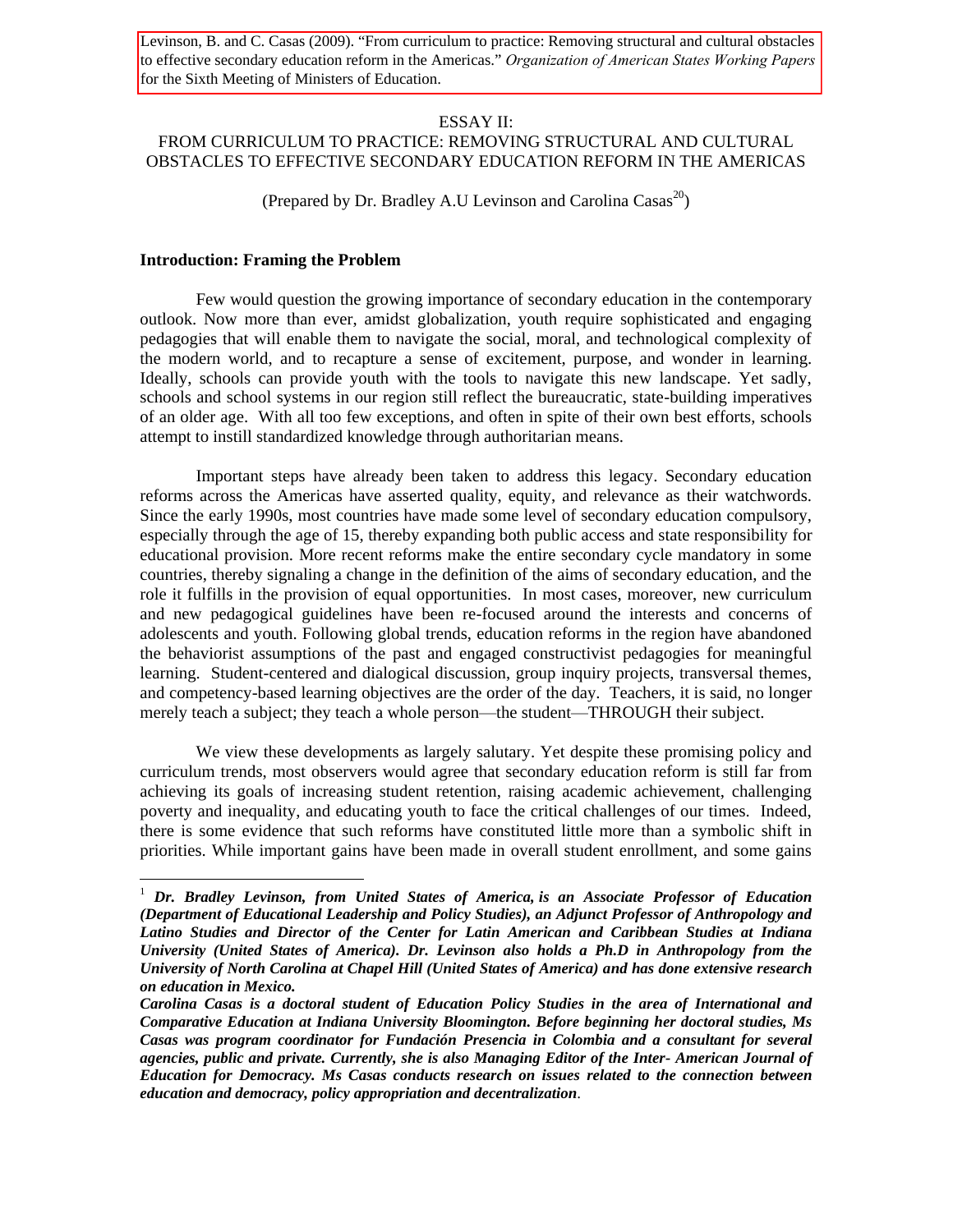appear to have been made in the quality of student learning, overall the results of reform are  $disappointing$  at best.<sup>2</sup> In short, there is a long and torturous road leading from reforms of curriculum and pedagogy to the practices of teaching and learning, and few survive the trip. Why is this the case?

In this essay we will argue that recent investments in equity innovations and in curriculum reform for relevance and quality have not been accompanied by the kinds of structural reforms necessary for **effective implementation**. To be sure, curriculum reform itself is not complete; policymakers must continue to reduce the proliferation of contents and seek greater thematic coherence for comprehension, application, and problem-solving. Yet most importantly, new curriculum must be accompanied by structural reforms and strategic increases in spending in order to make reform goals feasible. The structural reforms that we highlight here concern institutional organization and capacity, teacher preparation, training, and hiring, and the statecivil society relationship. Such structural reforms, which we detail below, will require clarity of vision, consensus-building, and the political will to challenge entrenched interests.

Before undertaking this analysis, a brief digression on the purposes of secondary education would seem to be in order. Indeed, we see part of the problem of secondary reform as a reflection of the ambiguity (or perhaps it is the multiplicity) of purpose that permeates policy discussions and documents about this level of schooling. As is well known, basic secondary education may either constitute the final stage of formal schooling for youth who will enter the labor market, or further preparation for advanced studies in the secondary and tertiary sectors. For some, then, secondary education must, above all, prepare youth effectively for productive economic life, while for others, it must prepare youth for advanced studies. While such goals are not inherently contradictory, they do represent differing emphases and orientations that find expression in teachers' professional attitudes and practices.

To overcome this ambiguity, we propose an **integral formation for exercising democratic citizenship** as the overarching purpose of secondary schooling in the Americas. We believe that a focus on democratic citizenship can overcome the specious divide between vocational and advanced humanistic learning, between technical competence and critical understanding. Why must skills training for the job market preclude an education in critical discernment? Why must the development of, say, rhetorical skills for deliberation, or mediating skills for peaceful conflict resolution, preclude the cultivation and application of mechanical knowledge? We reject as false the often-tragic ideological distinction made between mental and manual labor.

Exercising democratic citizenship means much more than participating in electoral outcomes or even contributing to public deliberation. Democratic citizenship education includes the full panoply of knowledge, skills, and dispositions required for a human being to achieve his/her full potential as a member of a local, national, and global community. Such a conception requires the acquisition of advanced literacy and numeracy to effectively communicate across multiple social, disciplinary, and professional borders, and to contribute meaningfully to the economic development and prosperity of a society; as well as the acquisition of moral and cognitive dispositions for respectful deliberation, intercultural communication, critical discernment, and creative problem-solving.

 $\overline{a}$ 

<sup>&</sup>lt;sup>2</sup> See PREAL (2005) for a sobering assessment of educational reform through 2006, with an emphasis on poor teacher training efforts and dubious cognitive gains. Hanushek and Woessmann (2009) make an intriguing, empirically substantiated argument about the relationship between low cognitive gains in education and low rates of economic growth in Latin America.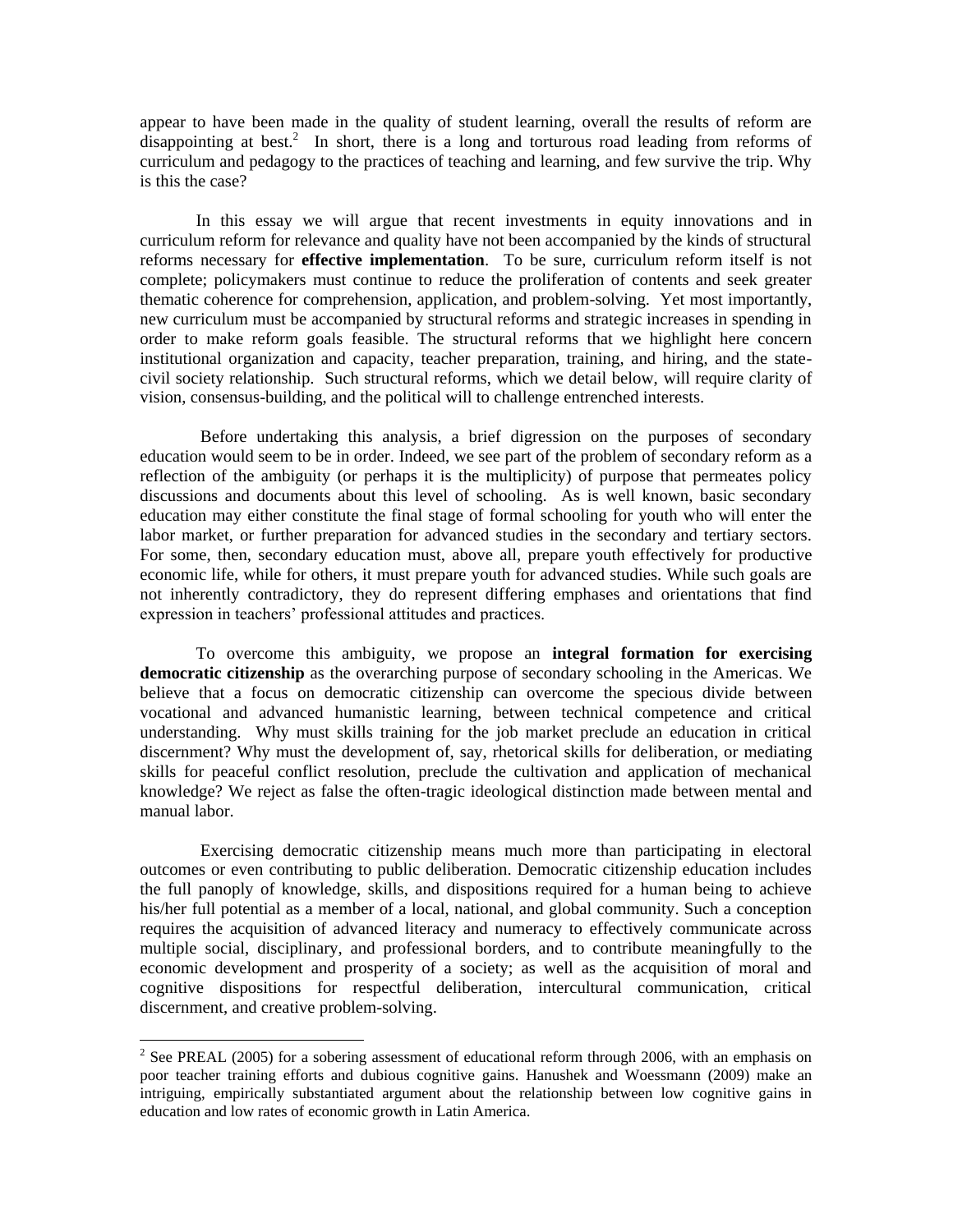To be sure, recent reforms in Argentina (2006), Mexico (2006), and Chile (2009) place citizenship formation at the heart of secondary education. Yet more can be done beyond curriculum. Education for democratic citizenship also requires constantly revisiting and redefining the meanings of quality, equity, and relevance. Quality must be defined broadly and inclusively, and measured through **qualitative** as well as quantitative indicators. Equity must be understood in terms of a commitment to education as a **public** good, bringing together different sectors of society and providing equal educational opportunities to all for reaching full potential. Relevance must be defined **locally** and contextually, while still allowing for expanding lifeprojects defined by students' curiosity and aspirations to both self and societal improvement.

Finally, if democratic citizenship is the overarching purpose of secondary education, then the policy process for secondary education reform itself must embody some of the best qualities of democratic citizenship: transparency, full and equal participation, respectful deliberation and attention to diversity, and peaceful resolution of conflicts. As with democratic deliberation more generally, there can be **no shortcuts** to full and knowledgeable involvement of all interested parties. As democratic consciousness matures across the Americas, there can also be **no going back**: reform can no longer be imposed as a project of technocratic elites, or as a result of backroom agreements between the State, private capital, and international agencies. The gap between educational policy-making and the real conditions of policy implementation is unsustainable in the long run; overcoming it requires democratic efforts to meaningfully engage all educational actors.

#### **Structural Obstacles to Reform Implementation and their Cultural Correlates**

Generalization about secondary education reform across the Americas is difficult, to say the least. Indeed, depending on the national system, the very term "secondary education" can refer to the post-primary years ranging from year 6 through year 12 (ages 11-18), and distinct combinations thereof. We focus our comments and observations on the post-primary ages of 12- 16. Moreover, we draw primarily on the extensive research experience of the first author in Mexico. For twenty years, Bradley Levinson has studied the Mexican secundaria, from the perspectives and experiences of its students (1999, 2001) to the efforts of its most accomplished administrators and policymakers (2004). The analysis of Mexico's experience in secondary education reform has been supplemented by analysis of reform efforts in other Latin American countries, particularly Colombia (home country of the second author, Casas), Argentina, and Chile. Based on this work, we venture to highlight the following common structural problems:

 A still-centralized curriculum planning process which, despite decentralization reforms, lacks broad legitimacy and stakeholder buy-in, and which relies on inefficient "trickle-down" processes of information, socialization, and teacher training.

 The **contradiction** between competencies-based curricular reform for educational relevance and meaningful learning, and both the organizational culture of schools and standardized systems of school scheduling and assessment.

 A system of teacher training, both pre-service, and in-service, that is poorly articulated to national reform efforts, and that is largely isolated from the best content knowledge in the fields.

 The depreciation of teacher salaries and the de-professionalization of teaching, that – along with opaque systems of teacher hiring – force teachers to juggle too many jobs and students, decreases morale, and discourages high-achieving students from joining the ranks.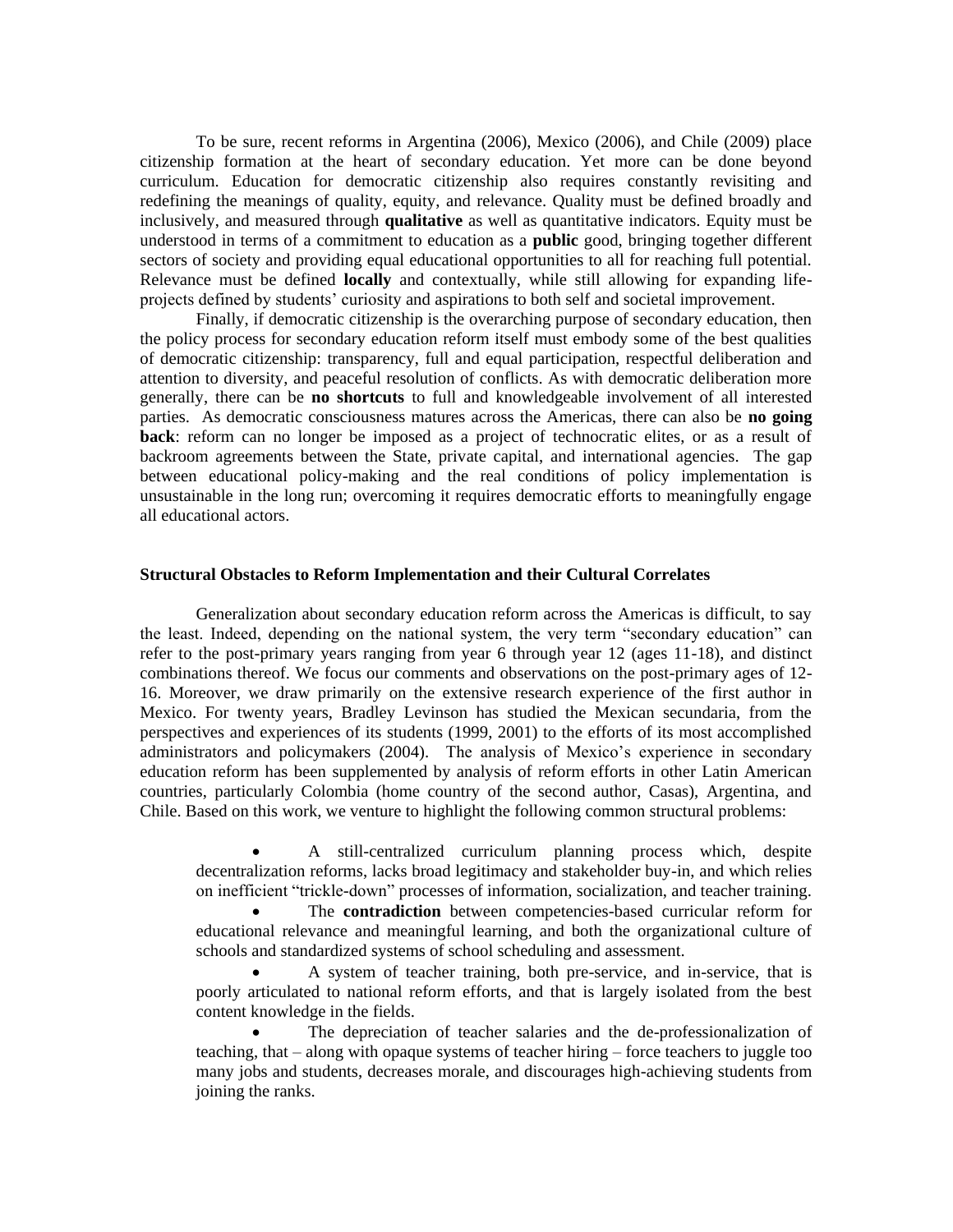An overly politicized and personalized system of regional supervision, and the lack of mid-level support structures to effectively bind policy-making intentions with policy implementation.

 A structure and practice of schooling that lags behind – and even undermines - the process of institutional democratization occurring in most countries in the hemisphere.

In addition to highlighting these structural problems, we also identify what we consider their "cultural correlates," that is, attitudes, habits, and beliefs of educational practitioners that are deeply implicated in such structures. As students of the history of education reform point out (e.g., Tyack and Tobin, 1994), school-level cultures often persist in the face of continuing reform; such cultures constitute a kind of "deep grammar" of schooling, the sedimentation of earlier structures and discourses. Structural and cultural changes must be pursued simultaneously, for they are fully interdependent.

#### *The persistence of centralized planning in curriculum reform*

Though judged largely a success in most instances (e.g., Grindle, 2004), decentralization reforms of the 1990s in Latin American countries failed to alter the centralized habits of educational planning and curriculum reform. To be sure, curriculum planning was never a goal of the earlier decentralization efforts; while much educational **administration** and decisionmaking has been decentralized, national ministries of education still reserve the right to set policy and establish curriculum. The continued centralization of most planning and curriculum in national education ministries can be attributed to a number of causes, ranging from the traditional prerogatives of national integration and nation-state formation, to the concentration of technical capacity in capital cities and the need to assure minimal levels of quality for all students.

While there may still be good reasons for some measure of centralized curriculum planning, we see clear evidence of its drawbacks. Despite increased efforts to involve teachers and administrators in the testing and development of new curriculum, such efforts are usually perceived to fall short. Local educational actors rarely perceive their interests and concerns represented in the new policy and curriculum, and local environmental and cultural knowledge gets left aside. Moreover, the absence of a vital and recursive curriculum construction process at the local level de-professionalizes teachers, lowers their morale, and makes them feel like mere appendages of a hierarchical system. Finally, the concentration of curriculum planning in national ministries leads to deformations and inefficiencies in the implementation stage: Materials arrive late, if at all, while training sessions are conducted by those far removed from the curriculum planning process, who may have little knowledge of the curriculum logic itself, or the local context in which it is to be implemented.

The cultural correlates of centralized curriculum planning often include cynicism, mistrust, and apathy. With little to no involvement in the curriculum process, teachers and administrators assume little responsibility for implementing something that feels foreign to them, created by someone who "sits behind a desk in the capital," as teachers are heard to say. Moreover, they are often not certain whether the reform will persist. Take the case of Mexico: Because Mexican educational policymaking has often been subject to the vicissitudes of the sixyear presidential administrations known as *sexenios*, continuity has sometimes been difficult to achieve. Teachers that have been in schools for a number of years will note the grand rhetoric that accompanies the inauguration of a new *sexenio*; they observe the arrival and departure of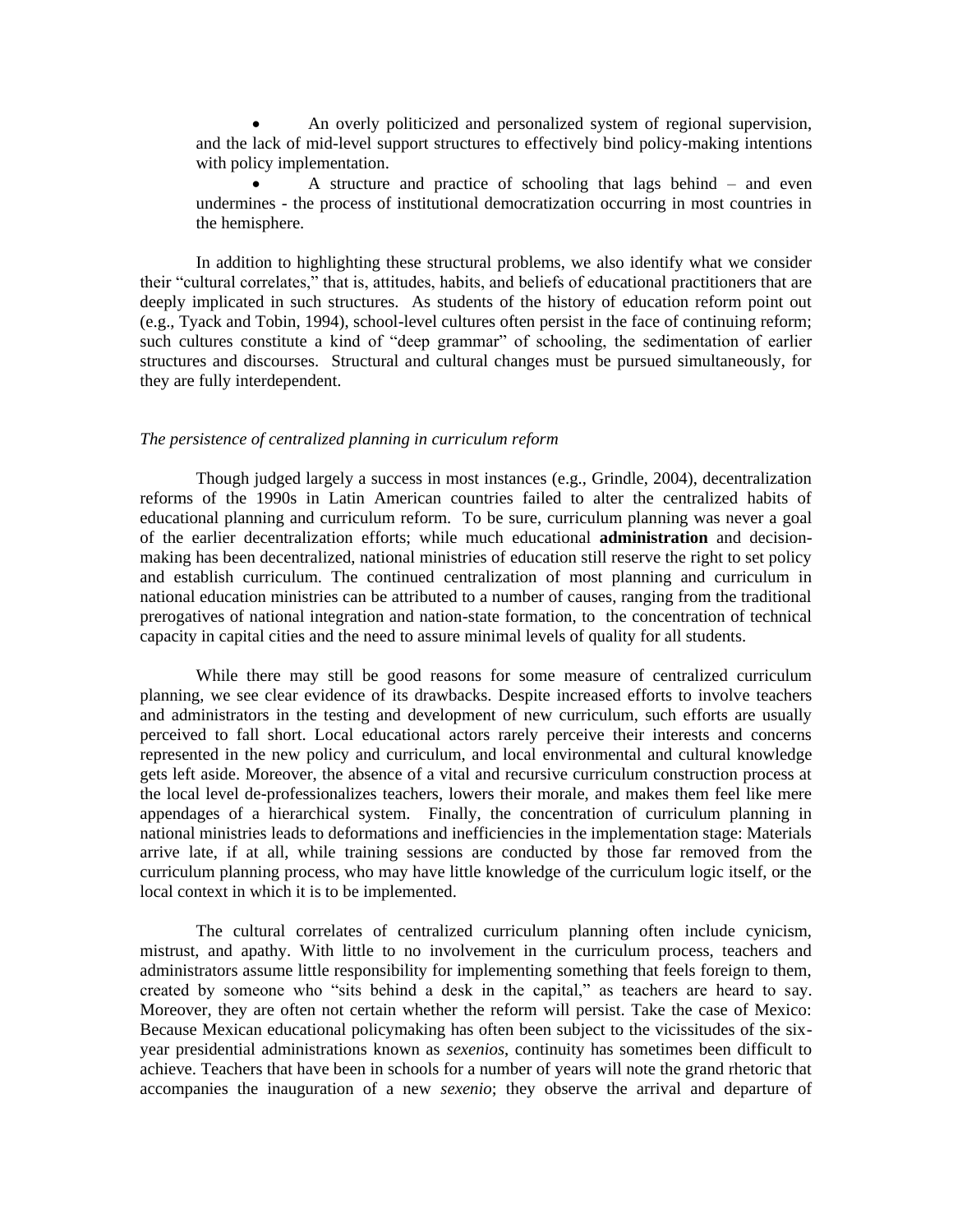educational reforms, and they see that very little changes in the end. Thus, they adopt an attitude of stoic resignation, *aguante*.

Mixed with this sense of powerlessness and resignation is often a more active critique of the duplicity of educational authorities. Many teachers have developed a profound suspicion of such authorities, viewing them as apologists for demagogic politicians and self-serving bureaucrats in a "country of lies" (Sefchovich, 2008). They see training programs as mere exercises in "simulation," conducted to fulfill bureaucratic imperatives but lacking substance or seriousness. Likewise, they may see curriculum "consultations" as a symbolic form of participation that serves more to legitimate central planning than to meaningfully channel teachers' ideas and concerns. Ultimately, this is a problem of trust that could take years to address, but any meaningful reform must begin now by involving teachers thoroughly, from the beginning.

Finally, we may also surmise that another strong cultural correlate of centralized planning is the persistence of teachers' authoritarian attitudes and practices, which may lead to a reluctance or inability to adopt the new pedagogical focus of most secondary reform. One fall afternoon in 2002 Levinson was chatting with a regional pedagogical advisor (*jefe de enseñanza*) in the Mexican state of Morelos. On this occasion, he was asking the *jefa de ensenañza*, a sixtysomething former history teacher who was now in charge of disseminating the new citizenship education program, "Formación Cívica y Ética," what she thought of the way the subject was being taught in schools. She expressed some exasperation and said that many teachers were simply not grasping the new dialogical focus of the program. She described how some teachers were still relying too heavily on the textbook and dictating passages for their students to copy. In an irritated tone, she finished her lament: "*Ya pasó el tiempo de los dictadores, pues*" (The reign of the dictators is over, come on!). The word "dictator" in this phrase can refer either to a tyrannical political leader or to the type of teacher who dictates notes and generally leads an authoritarian classroom, where only one correct response is possible. Unfortunately, most teachers throughout the Americas continue to be dictators in their classrooms. Not only are they reproducing the teaching styles that they experienced in their own schooling, they are also reproducing the stance of passive obedience that they are encouraged to take as quasiprofessionals in a hierarchical system of educational authority. As supposedly dutiful agents of curriculum reform, teachers may simply encourage in their own students the same uncritical relation to supposedly objective curricular knowledge passed down from on high that they themselves experience as system subordinates.

In addressing the structural obstacle of centralized educational planning and curriculum, we ask: How can we break the cycle of submission and cynicism by including teachers and other educational practitioners more fully in the curriculum planning process? What new educational actors or mechanisms—local school councils, regional citizens' observatories—could be included to increase stakeholder buy-in and improve curriculum contextualization? How can we bridge the gap between the design of curricular reforms and the implementation of actual changes in the students' educational experiences?

#### *Engaged learning and organizational conditions for assessment: An exercise in contradiction?*

For nearly twenty years now, there has been a virtual consensus that the rote, encyclopedic instructional techniques of the past no longer serve our students well (if they ever did, at that!). An implicit behaviorism has given way to various constructivisms. In language learning, for instance, curriculum and pedagogy has moved from phonetics, decontextualized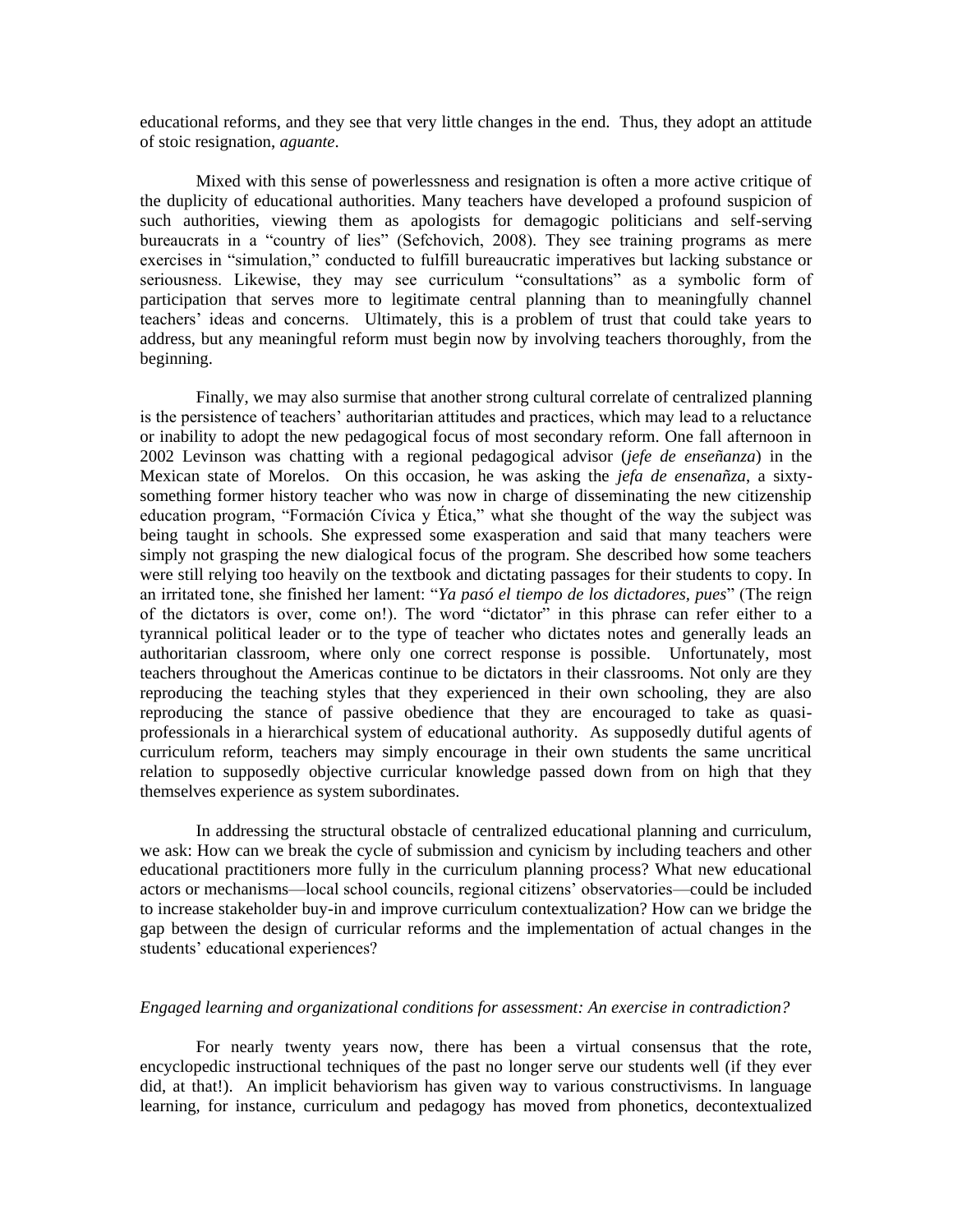grammar, and textual memorization to meaningful production and interpretation of whole words and texts; in citizenship education, curriculum and pedagogy has moved from the memorization of constitutional articles to animated dialogue and engaged problem-solving. The movement to define learning in terms of competencies (*saber hacer*) rather than mere cognitive knowledge (*saber*) is one manifestation of this trend. So, too, is the recognition that powerful learning best takes place in a caring community and a supportive environment, where youth can develop strong identities as learners who contribute to the collective good.

Over nearly the same period of time, we have witnessed the standards-based movement and the growth of accountability systems for student achievement, as well as entrance exams for middle (*educación media*) and higher education. The standards and accountability movements grew over concerns about uneven educational quality across schools, poor teacher and school performance, and the lack of a substantive mechanism for aligning the different components of the educational system (i.e. teacher education, funding schemes, curriculum, assessment, and textbook production, among others). Largely influenced by administrative science, and heralded by business leaders concerned with the region's lack of competitiveness, the push for standards has become increasingly common in recent executive educational reforms – as opposed to the more openly debated reforms that follow the legislative path.

The overlap of both of these movements, in school settings characterized by antiquated structures and practices, has led to unpredictable and unproductive forms of syncretism. The system's demands on teachers, administrators, and students, to conform to what seem to be epistemically and philosophically dissonant expectations have created a situation in which strategically adaptive behavior rather than pedagogical reasoning prevails.

Among the older school structures and practices are schedules that severely fragment the school day and year, and place great emphasis on the recording of grades. Mexican scholars like Rafael Quiroz have been analyzing this problem of fragmentation for years (Quiroz, 1991, 1992, 1993, 1996; Weiss, Quiroz, and Santos del Real, 2005). In Mexico, the secondary school year is divided into 5 grading periods, for which teachers of every subject are required to submit grades for all of their students. After the 2006 reform, which sought to consolidate school subjects, students are still enrolled in some 10 distinct subjects of study, and the school day is typically divided into 7 50-minute periods for these subjects. Moreover, this fragmentation coexists with a bureaucratic infrastructure created to monitor student attendance and report their grades to the regional supervisor. Teachers and support personnel have to spend an inordinate amount of time on paperwork, and this takes away from time they might spend on more productive or engaging activities with the students. The "logic of evaluation," as Rafael Quiroz calls it, often leads teachers to objectify knowledge and seek shortcuts for assessing learning. As one Mexican administrator put it to Levinson, "We experience a daily conflict between administrative needs and pedagogical needs, and it's almost always the pedagogical needs that come out on the losing end." There is evidence that such problems exist throughout the Americas.

Finally, in Mexico and elsewhere, local material conditions prohibit pedagogical innovation and inspire conformity. Crumbling classrooms, rigid school architecture, and the absence of computer technology militate against education for new competencies and for new applications of knowledge. To be sure, infrastructure development and computer connectivity have risen to the top of some reform agendas in Latin America; while these efforts are laudable, they are clearly not enough.

Needless to say, most teachers are living a contradiction. On the one hand, the new curriculum reform exhorts them to teach students real-life competencies, and to create a collegial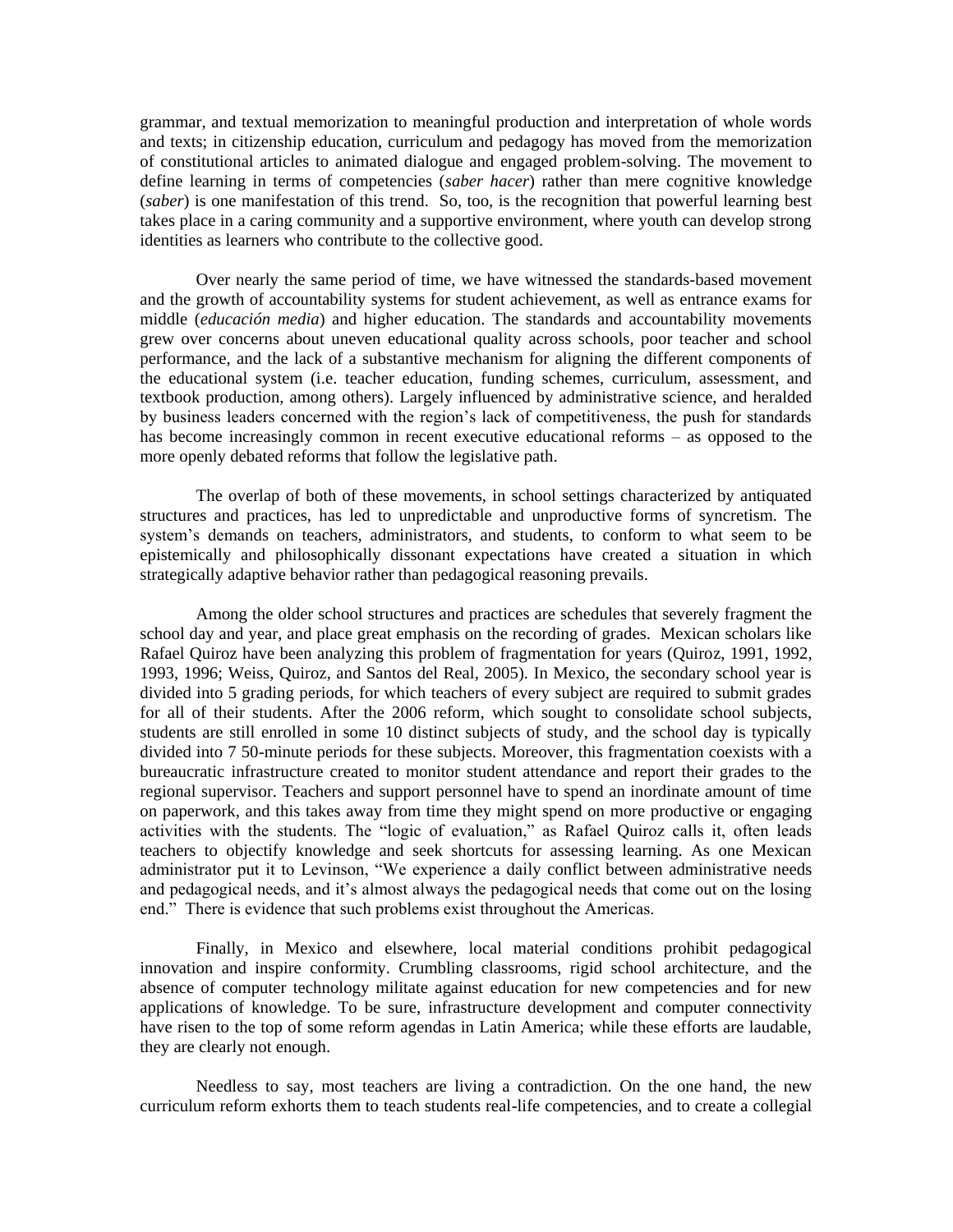learning community. On the other hand, the assessment and accountability structures, both new and old, force them into facile learning tasks, and "teaching to the test." Short class periods allow for little continuity or depth in teaching, and high numbers of students who must be assigned grades on a frequent basis make the development of any sense of an inquiry community or intimacy between teacher and student nearly impossible. In addition, no systematic efforts have been made to educate teachers to plan and teach for developing competencies. The shift in curricular paradigms is deep enough that structured, sustained, and well-funded training strategies are indispensable for its success.

Amidst such contradictory conditions, we must ask: Are these movements and tendencies (competencies and standards) compatible? Can we prepare teachers and organize schools for meaningful competency-based learning if we also insist that students perform well on exams that continue to assess limited cognitive knowledge? Can we develop meaningful and engaged learning environments for students amidst short class periods, highly differentiated subject matter, onerous bureaucratic administrative requirements, and impoverished material conditions?

#### *The ad hoc nature of teacher training*

Most reform efforts in secondary education call attention to the centrality of teacher training (*formación docente*). At any given moment of reform, there is a tremendous challenge involved: How to create new programs for pre-service teacher training (*formación inicial*) that align with the reform, and, perhaps more importantly, how to create effective programs for inservice teachers' professional development (*formación continua, o actualización*). We will address each of these in turn.

Historically, most teacher training in the Americas occurred in separate normal schools. Originally, these normal schools operated at the level of secondary or middle education (*educación media*), and they were oriented mainly to primary school teachers. Eventually, throughout most of the hemisphere, normal schools were re-calibrated at the level of higher education, requiring teacher candidates to have the equivalent of a high-school degree to begin their course of studies. Still, normal schools have typically maintained their separate institutional status, and they are often administered by a separate branch of the education ministry.

In those countries where a separate system of normal schools continues to be the dominant modality for pre-service teacher training, different structural problems persist. Communication and coordination between the administrative branch in charge of normal schools and the branch in charge of curriculum reform can be difficult, if not very deliberately addressed. Normal school professors, moreover, have little accountability for their performance, and little incentive for their own ongoing professional development. Often, it has been many years since they practiced teaching in a basic education classroom, and their exposure to the reform process may be only incidental.

In other countries, where multiple institutions for pre-service teacher education coexist, different but related problems have emerged. The variety of routes to teacher licensure has created differentiated hiring schemes and antagonistic subcultures. Moreover, differing levels of autonomy and independence from government regulation, along with different forms of ideological indoctrination, have fostered a multiplicity of stances vis-à-vis government-led education reforms. Young teachers may be socialized into political stances that hinder the possibility of dialogue or alignment with other administrative and philosophical orientations.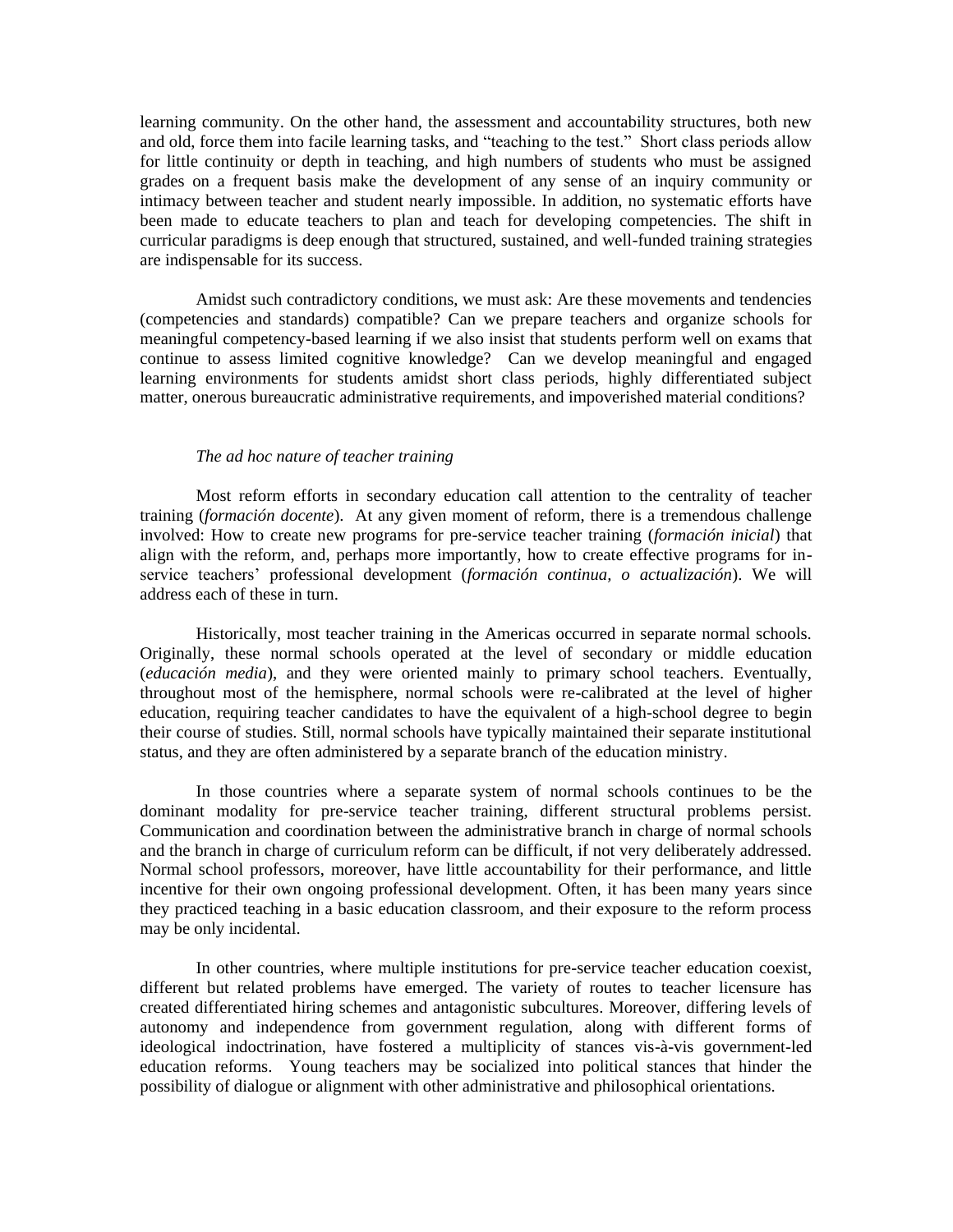Finally, in the process of teacher education, parents, students, and civil society organizations are often shut out from participating. Citing their professional prerogatives, teacher educators eschew the grounded knowledge and expertise that such actors could contribute.

Meanwhile, in-service teacher education often suffers from problems of competence, access, legitimacy, and over-specialization. As with normal school systems, programs and systems for in-service development may also be run out of a different branch of the national ministry, with all of the attendant problems of coordination and communication this implies. Ultimately, much in-service education is delivered by "technical" teams in states or municipalities, or by unsupervised consultants and non-governmental organizations. There is little oversight or strict professional qualification for the demonstrated competence of such technicians. Moreover, in-service workshops are typically offered during a short session at the beginning of the school year, or on select professional development days throughout the school year. Some administrators are reluctant to release their teachers to participate in such workshops, and some teachers find excuses not to attend. There is little accountability in such matters, either for the administrator who discourages his teachers from participating, or for the teacher who opts not to attend. In cases where attendance is good, the low competence of the workshop providers may lead to a legitimacy problem, in which the aforementioned cynicism and apathy of teachers may find fruitful terrain. Finally, in-service workshops are often conducted according to subject-matter specialty. Even though reform efforts attempt to create a more holistic conception of secondary education, with emphasis on inter-disciplinary themes and competencies, in-service workshops rarely bring together teachers across their disciplines. This simply contributes to teachers' overly strong specialization and identification with their strict subject matter.

Unexamined assumptions and wishful thinking pervade existing practices of in-service teacher education. Educational authorities seek to accomplish major educational transformations through one-time in-service trainings; such trainings may look good as policy indicators (e.g., ―10,000 teachers were trained in…‖), but they fail to generate robust capacities and transformative practices. There is also too great a reliance on "trickle down" models, which presume that a few teachers per school or district will faithfully and adequately reproduce the training they received. Finally, little accountability follows such training to provide incentive for its application; in many countries, teachers receive financial incentives to attend such trainings, but no measures are taken to ensure that the training has actually enhanced classroom practices.

Regarding the structural obstacles in teacher training, we must ask: How can pre-service teacher training and in-service teacher development be better coordinated with other dimensions of reform? How can new forms of accountability and quality control be built into the teacher education process? How can new and more imaginative formats for in-service teacher education be created? And when in-service teacher education is done well, how can we create incentives and assessments to ensure that teachers apply what they have learned?

## *Teacher hiring and the myth of collegiality*

As with the curriculum and the organization of the school day, most systems of teacher hiring in our region are highly fragmented, with teachers occupying part-time positions across more than one school. Moreover, hiring is often highly personalized, subject to patron-client union relationships rather than professional training. Teachers with more experience, or better union connections, eventually occupy the choice positions at the "best" urban schools. All of these aspects of teacher hiring obstruct reform goals of effective, community-based learning, collegial lesson planning, and educational equity.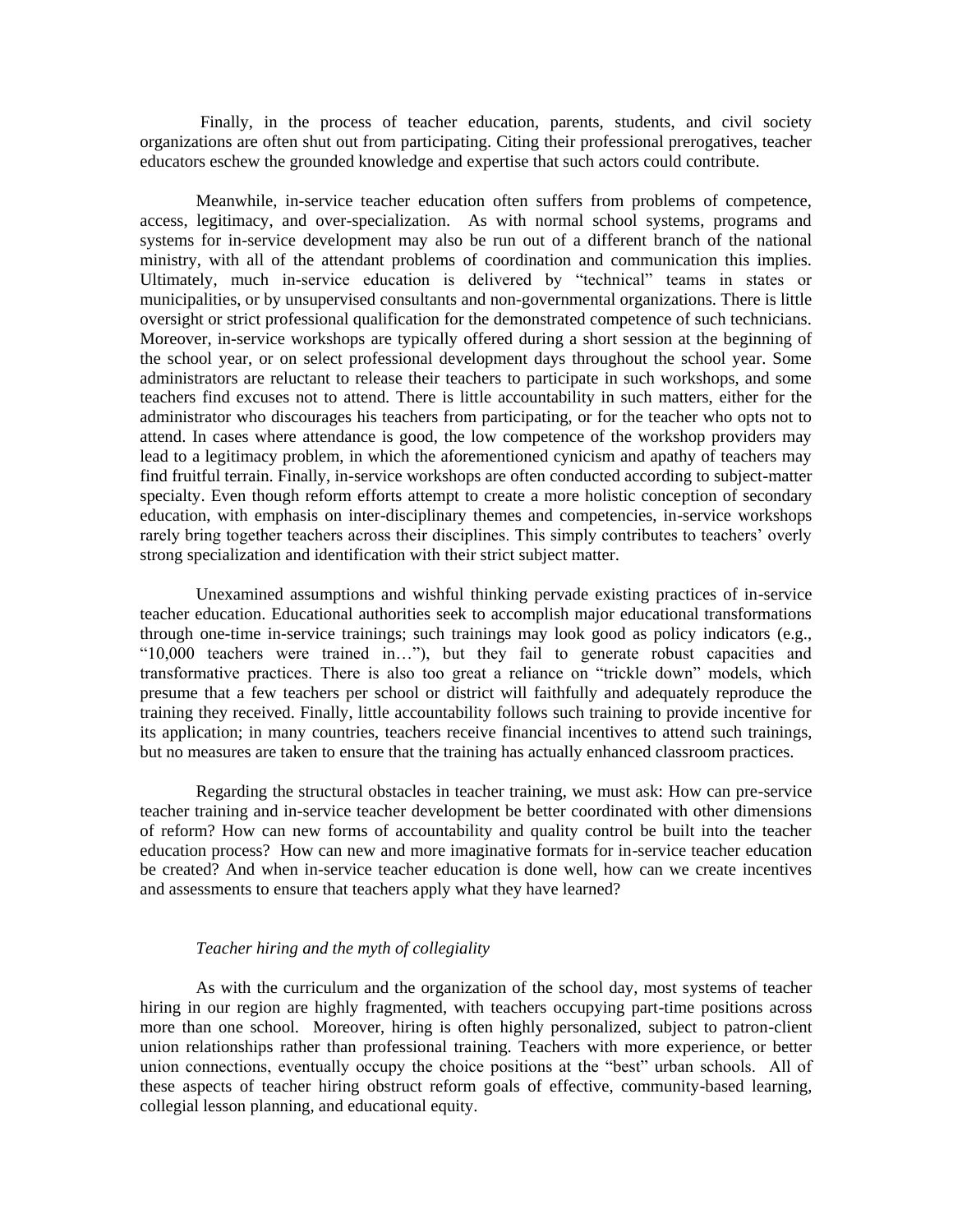A recent census of Argentinean teachers found that seven out of ten secondary teachers work in at least two schools, and 30% work in three or more.<sup>3</sup> In a similar situation, in Mexico, secondary teachers are hired by "hours," not necessarily full-time positions. Many secondary teachers start off with just a few hours in a school, teaching a single subject to a single group of students. Often, they have acquired this position by serving for many years in school support positions (secretary, janitor), through personal connections to union representatives, or because they have bought or "inherited" the position, not because of their experience or the quality of their training. Once teachers acquire some hours, and begin accumulating more over the years, it is virtually impossible to lose them. Moreover, in order to paste together sufficient hours for a full-time position, teachers must often teach a number of disparate classes throughout the day, even at different schools within the same city or region. This gives rise to the phenomenon of socalled "taxicab teachers," common throughout much of our region. It is not unusual for *secundaria* teachers of lesser subject areas (e.g., English-3 hours a week; Art—2 hours a week) to give 10 hours of the class to 5 different groups in the morning shift, 10 hours to five other groups in the afternoon shift, and yet another 10-20 hours in a different school altogether.

This same system of hourly hiring also accounts for the structural obstacles in creating a truly collegial, joint process of curriculum planning and teaching. Teachers come and go throughout the school day, often juggling several jobs, both in and out of schools. They are rarely paid for "planning hours" beyond their actual student contact hours in classrooms. Thus, the much-vaunted reform goal of teacher collaboration (*trabajo colegiado*) in lesson planning and teaching is dead on arrival. Such collaboration is one of the main goals of the 2006 reform in Mexico, with the "transversal" themes of environment, gender, and values supposedly at the heart of joint planning. Yet little of this is practically realized. Instead, the individualistic culture of teaching, often inculcated first in pre-service schools, is reinforced by the fragmented local structure of work contracts. All of this effectively prohibits collegial planning and reflection.

Teachers cannot be expected to innovate, conduct research, and develop context-relevant pedagogical content and pedagogical alternatives, if these activities are not remunerated fairly. Due to its developmental uniqueness, secondary education also requires a stronger bond between teachers and students, and tighter teacher teamwork and coordination. None of this is feasible unless teachers are able to stay in the school beyond their teaching hours and be purposively involved in the educational community. Rather than individual-based hiring practices, new teambuilding models should be developed that privilege teaching as a collective enterprise.

In the context of fragmented teacher hiring and employment, we must ask: How can teacher hiring practices be rationalized and regularized to permit more full-time employment in single schools? How can schools implement spaces and structures for making joint lesson planning feasible and accountable?

# *The reign of bureaucracy: Administration, supervision, and information systems*

In the research literature on secondary education, perhaps the least is known about midlevel administrative actors known as "mandos medios": state and region-level technical personnel, regional supervisors, and pedagogical advisors. It is clear that such actors are critical to the success of reform efforts, yet little is done to professionalize their qualifications, or to involve and train them in the reform implementation process. Moreover, long-standing legal and

 $\overline{a}$ 

 $3$  Censo Nacional de Docentes, 2004, cited in Ministerio de Educación (2008).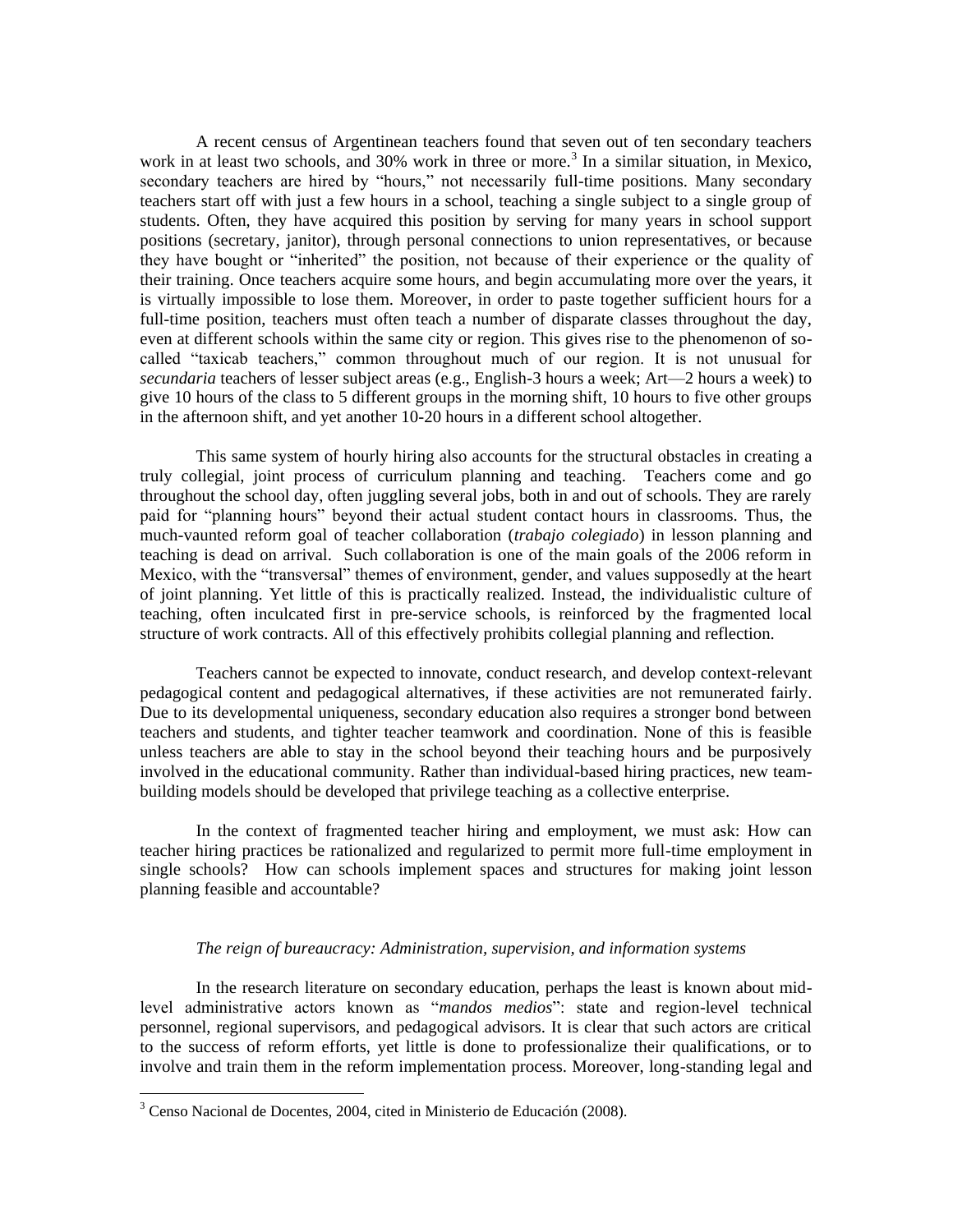bureaucratic requirements, along with antiquated information systems, have not been touched by reform.

In many cases, state and region-level administrative personnel are political or union appointees who do not always have the qualifications or experience necessary for the job. In cases where supervisors and technical assistants may have years of administrative experience, it is often only as school principals. Throughout the region, there exist few dedicated training programs for such mid-level leadership. Rather, it is a matter of "on-the-job" training. Secretaries and underlings typically provide these administrators with most of the training they need, yet such workers are precisely the ones most adept at "making do" with the older systems of information-gathering and reporting.

In Mexico, the widely generalized figure of the "jefes de enseñanza" is a potentially powerful but currently under-utilized resource for reform efforts. The jefe de enseñanza is a kind of pedagogical advisor, defined by subject area, who is in charge of visiting, observing, and mentoring teachers of his/her subject within the region covered. But jefes are typically latecareer teachers who come into their positions as a kind of pre-retirement perk after having served as school principals or statewide administrators. Many years may have passed since they taught in a classroom, and there is little accountability for their job performance. Moreover, much of their time, too, is spent fulfilling bureaucratic reporting requirements rather than in substantive pedagogical advising and training.

The cultural correlates of such a hierarchical, bureaucratic system include conformity, control, and routinization. Mid-level actors strive, above all, to fulfill (*cumplir*) administrative requirements, rather than provide vision and leadership. Such actors impose their will on underlings, and reinforce the chain of command to which they themselves are subjected.

A correlated structural problem that limits the system's capacity to respond quickly and appropriately to the challenges it faces is the lack of strong information systems that go beyond payroll, enrollment, and testing data. Guaranteeing equal access to quality education requires all schools and educational jurisdictions to maintain quality-oriented, streamlined information systems that combine quantitative data (i.e. test scores, attrition rates, investment) with qualitative data that enable educational actors to make context-relevant decisions. Quality should be broadly defined to include criteria such as school atmosphere, democratization of internal processes, school-community integration, and student participation. To be fair, development of such comprehensive information systems is still incipient around the world, but the strong traditions of humanistic education and qualitative action-research that originated in our region could make the Americas a fertile ground for their generation. Moreover, information systems, and mid-level supervision and support structures ought to have a tighter coupling than they have had in the past. Seeing them as functionally separate components is costly, and gives room to haphazard reform, or even counter-reform. Rather, we see the development of supervisory and consultative support structures at the regional and district level as absolutely indispensable to effective reform implementation.

Amidst the stultifying bureaucratic regime sketched here, we must ask: How can the system of supervision and technical-pedagogical assistance in states and localities be professionalized and modernized to accompany reform efforts? How can information systems be updated, expanded, and utilized to drive the quality-oriented reforms? And who should be responsible and accountable for the realization of such changes?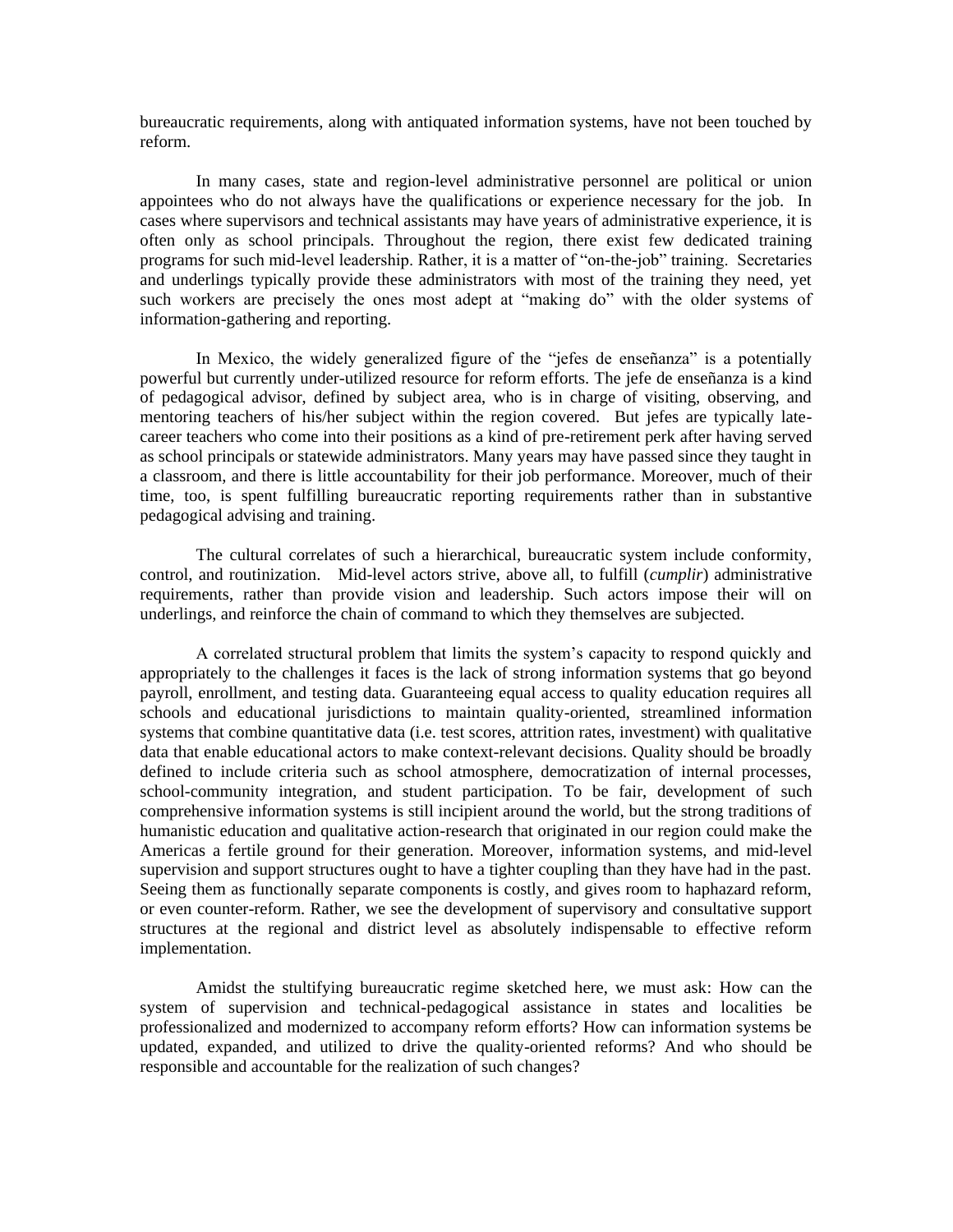#### *The undemocratic school and the muted voice of the student*

Most of the large-scale educational overhauls of the 1990s focused, in some way, on accompanying the democratization processes that swept across Latin America and the Caribbean. Educational discourse changed, and claims were made for a new school – and a new structure of schooling – that fostered the kind of political culture necessary for democracy to take hold, and to prevent authoritarian regressions. Some of the structural changes proposed in these reforms involved the creation or strengthening of participatory mechanisms for decision-making at the school level. Suddenly, there were experiments in "school-based management," the creation of "social participation councils," and the like. Collegiate bodies emerged that incorporated representation from teachers, parents, and, in some cases, the surrounding communities as well as the business sector. More rarely, students were included as well. The years that have followed have been marked by ongoing experimentation with functionally similar forms of school government (e.g., Mexico's *Programa de Escuelas de Calidad*), which allegedly symbolize the democratization of schooling. The implementation, however, has been less effective and complete than policy pronouncements might indicate.

Throughout our region, secondary students continue to suffer from a common adult perception of them as half-formed and irresponsible persons, not capable of assuming leadership roles or asserting a voice about the conditions of their own schooling. The "discourse of adolescence" rules out secondary students as reasonable interlocutors in the policy process (Levinson, 1999, 2001; Stevick and Levinson, 2003; Tenti Fanfani, 2004). Meanwhile, the combination of a trend towards business-like managerialism, which attempts to reformat the everyday life of schools for efficiency, with the pervasive presence of traditional authoritarian and corrupt practices, makes real participation by students challenging, to say the least. Exercises in student government and other forms of student participation have largely failed across the continent, since the administrative and political will to make them work has been absent. With the exception of the Penguin movement in Chile in 2006, where mobilization unfolded beyond institutional mechanisms, little can be found in terms of successful student involvement in educational decision-making.

Because of young children's lack of maturity, in primary education, some of these arrangements that presumably support student participation in educational decision-making can maintain a largely symbolic role, without many adverse consequences. Yet much more is at stake if the goal of implementing democratic methods and structures within schools fails in secondary education. For many students, this is the final stage of formal schooling, and thus the last opportunity for the educational system to develop in students the knowledge, skills, dispositions, and, most importantly, the experiences that could translate into active support and defense of democracy. Involving students in determining features of their own educational experience is the "final frontier" of democratizing the policy process, not to mention the best available practice in citizenship education.

A democratic secondary school fosters not only participation, but also intercultural recognition and communication. Quality must include evaluation of intercultural competencies, that is, predispositions and abilities to appreciate and communicate across differences of social origin, gender, and ethnicity. In concert with social policies designed to encourage participation and empowerment of previously disenfranchised members of society, schools must work to overcome the homogenizing, monocultural practices of the past. Only through meaningful intercultural practices can secondary schools be brought in line with the new pluricultural legal frameworks emerging across the Americas.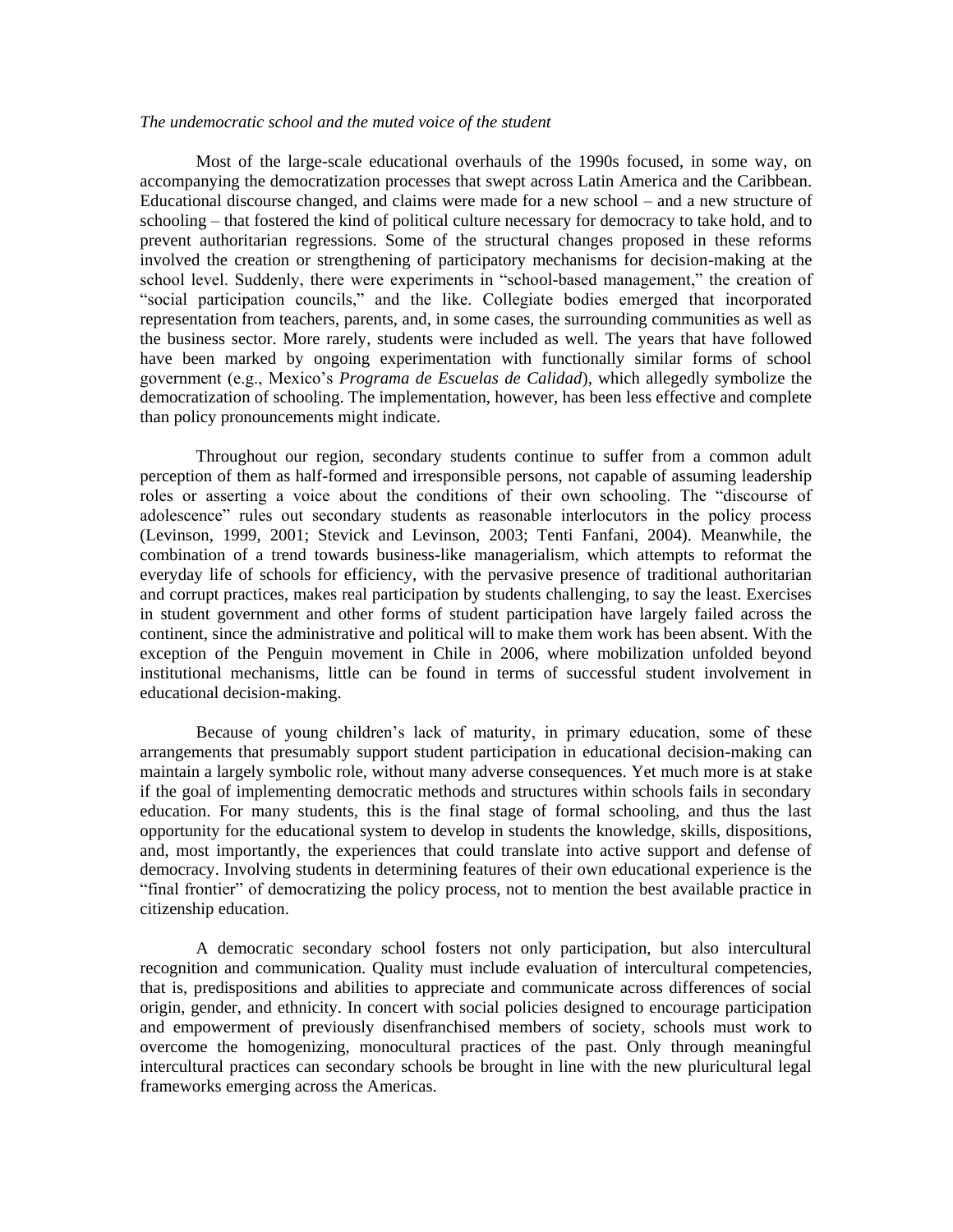We suggest, finally, that democratizing the school would significantly improve levels of retention and secondary school completion. Students who are fully engaged in the process of learning, and fully invested in the life of the institution, are much less likely to leave school. To be sure, one of the primary reasons for attrition at the secondary level continues to be economic. Families living in poverty often cannot afford the opportunity costs to keep their children in school when such children could be contributing in small, but meaningful ways to the household economy. Still, Levinson's and Martin's (1994) work with Mexican students and families suggests that brute economic realities do not simply determine the level of school completion. Rather, there is often an active negotiation, even struggle, between children and their families about whether or not to continue their schooling. If students feel like they belong in school, that they can participate meaningfully and construct aspirations around continued schooling, then they are much more likely to succeed academically AND convince their parents to make the sacrifices necessary to support further schooling.

Thus, we end by asking: How can student participation be transformed into a meaningful experience of democracy in our structures of schooling? How can we challenge the discourse of adolescence and transcend the easy trap of grand policy pronouncements to make democracy in schools a tangible reality?

### **Recommendations and Conclusions**

A number of concluding recommendations follow logically from the challenges and obstacles we have identified here. These recommendations require varying levels of resources and political will, and we have no illusions about how easy they might be to implement. Nevertheless, we insist that these are among the most critical initiatives to accompany the next generation of secondary education reforms in the Americas. As we've said earlier, there can be no shortcuts, and there can be no going back. Reforms that are only determined by, and therefore launched at, expedient political conjunctures, are ultimately doomed to failure.

--We recommend more effective mechanisms for channeling broad societal input into curriculum, especially from teachers and civil society groups; for adapting curriculum to regions and social groups; and for modifying curriculum progressively over time. For reform to take root and endure, it must be the result of a democratized policy dialogue (Levinson et al., 2009). Until now, the State, teachers' unions, and international lending agencies have been the primary participants in such dialogue, with limited participation of teachers, parents, and students. With the maturing of civil society under democratization, and the creation of new citizens' watchdog and stakeholder organizations (e.g., *Observatorio Ciudadano de la Educación*), the State must urgently abandon elite strategies of "expertise from above" for curriculum reform, and instead develop new means and channels for societal dialogue. Developing trust between governments and other educational actors, and promoting fluid, inclusive, and cooperative relationships based on transparency should be at the top of the educational agenda for the Americas.

In addition to curriculum reform per se, new mechanisms must also be created for ongoing reflexive curriculum modification and implementation. In Mexico, two important aspects of the 2006 reform could be held up as potential models: The creation for each subject in *secundaria* of the Inter-Institutional Consultative Councils (*Consejos Consultivos Interinstitucionales*), which bring together representatives from non-governmental organizations, different government ministries, and the academy to study the implementation of the curriculum and provide recommendations for modifying it; and the creation of a dynamic, reflexive process of Continuing Study (*Seguimiento*), which involves state-level authorities in conducting empirical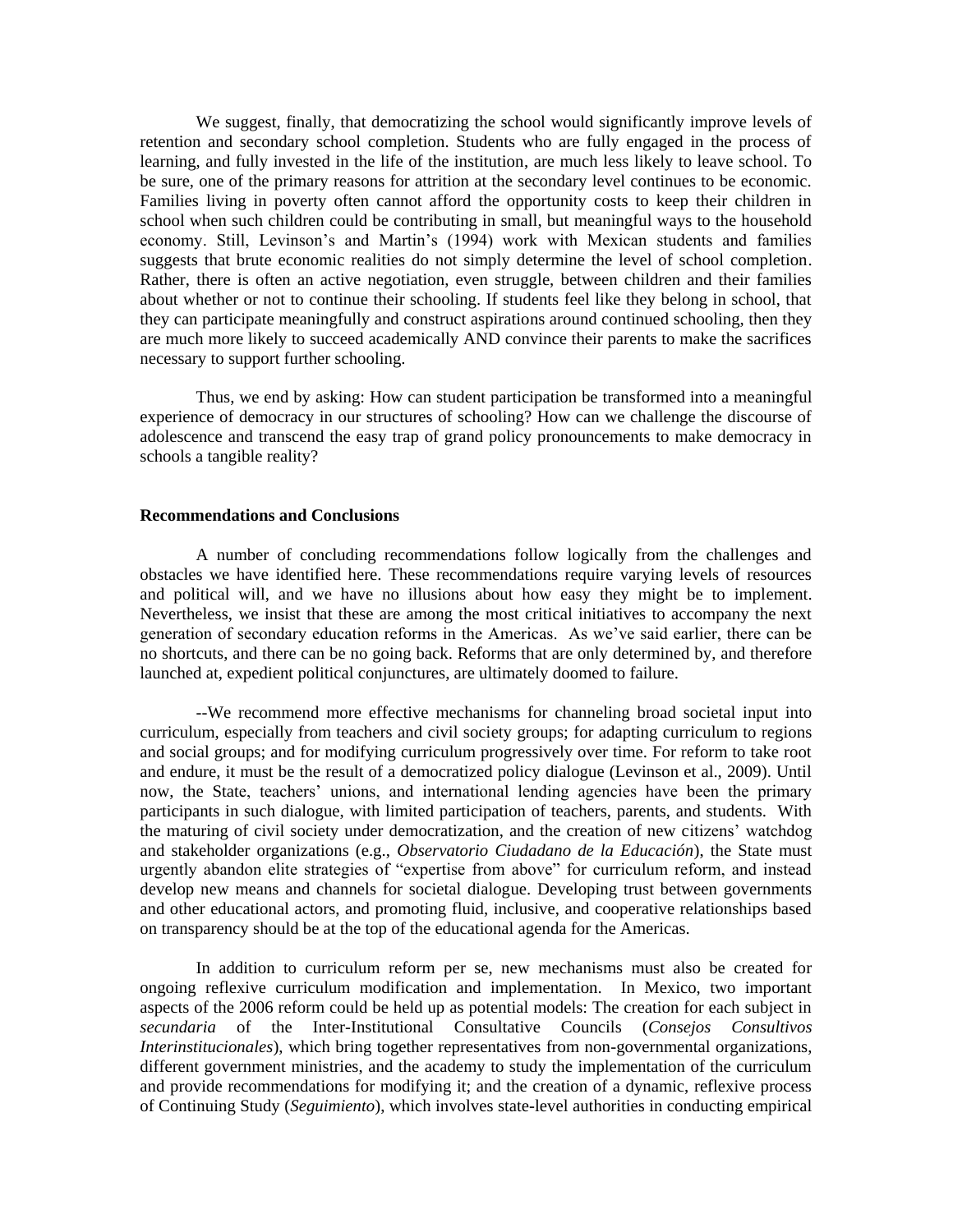research in schools to study how the reform is being implemented, and what problems are appearing there. While these two innovations seem promising, what remains unclear is whether and how their findings and recommendations might actually be incorporated into policy and further reform. Without specifying a process and timetable for vetting and incorporating suggested changes, such important innovations run the risk that we have already mentioned: they may be perceived as symbolic window dressing for decisions already made by national educational authorities, and thus generate more cynicism.

--In order to address and minimize the contradictions between constructivist pedagogies and both traditional and new standardized assessments, we recommend so-called "block scheduling" of 2-3 hour periods, to maximize possibilities for organizing in-depth group learning (This of course, implies a corresponding change in the practices of teacher hiring). We also recommend no more than two full grading periods per year, perhaps punctuated by more flexible and subject-specific evaluations of "*tramos de aprendizaje*," as being proposed in Argentina.

Greater diversity and innovation in educational assessment are clearly necessary. Granted, decision-making at the national level often requires countrywide data, but that need should not dictate an exclusive marriage with standardized testing. Indeed, modeling national assessment tools after cross-national survey studies (PISA, TIMSS, IEA) potentially threatens the development of an ecology of approaches to assessment, and, consequently, the possibility of satisfying contextual requirements, not to mention the principles of competency-based education. Indeed, competencies-based curricula require creative forms of assessment that reinforce rather than undermine the cognitive and social goals that inspire them. As a possible move in the right direction, we salute the effort made by six Latin American countries to transcend the de facto limitations on standardized assessment that has privileged only a few areas of the curriculum (Math, Language, and Science) by virtue of their measurability, and work together towards the development of an assessment instrument for citizenship competencies.<sup>4</sup> We hope, however, that the final result of this joint venture, if constructed as a conventional standardized survey, does not sacrifice vital qualitative and contextual elements of citizenship education.

--Without doubt, teacher training, teacher hiring, and teacher professionalization continue to be central challenges for effective secondary education reform. Teachers must be reconceived as absolutely essential to the design and execution of reform, rather than as an afterthought. As Torres (2000) suggests, they must become the "subjects of change" rather than the "agents of reform."

There are a number of more specific recommendations we would make. First, we advocate reform of pre-service education systems. Preferably, pre-service teacher education would now be located in universities, as in the North American model. Teacher candidates would take content courses in the respective departments and faculties of the disciplines, but pursue studies of pedagogy and education in a separate department, with dynamic school-practicum relationships created. Where such a re-structuring is not feasible or desirable, we urge the reform of existing pre-service schools, with increased accountability for instructors' level of knowledge and performance. For in-service teacher development, we recommend the creation of reform "institutes," run by state education ministries or normal schools, consisting of specially trained professors and "master teachers" who have spent significant time in the classroom and fully understand the principles of reform.

 $\overline{a}$ 

 $4$  El Sistema Regional de Evaluation y Desarrollo de Competencias Ciudadanas (SREDECC). See: http://www.sredecc.org/index.php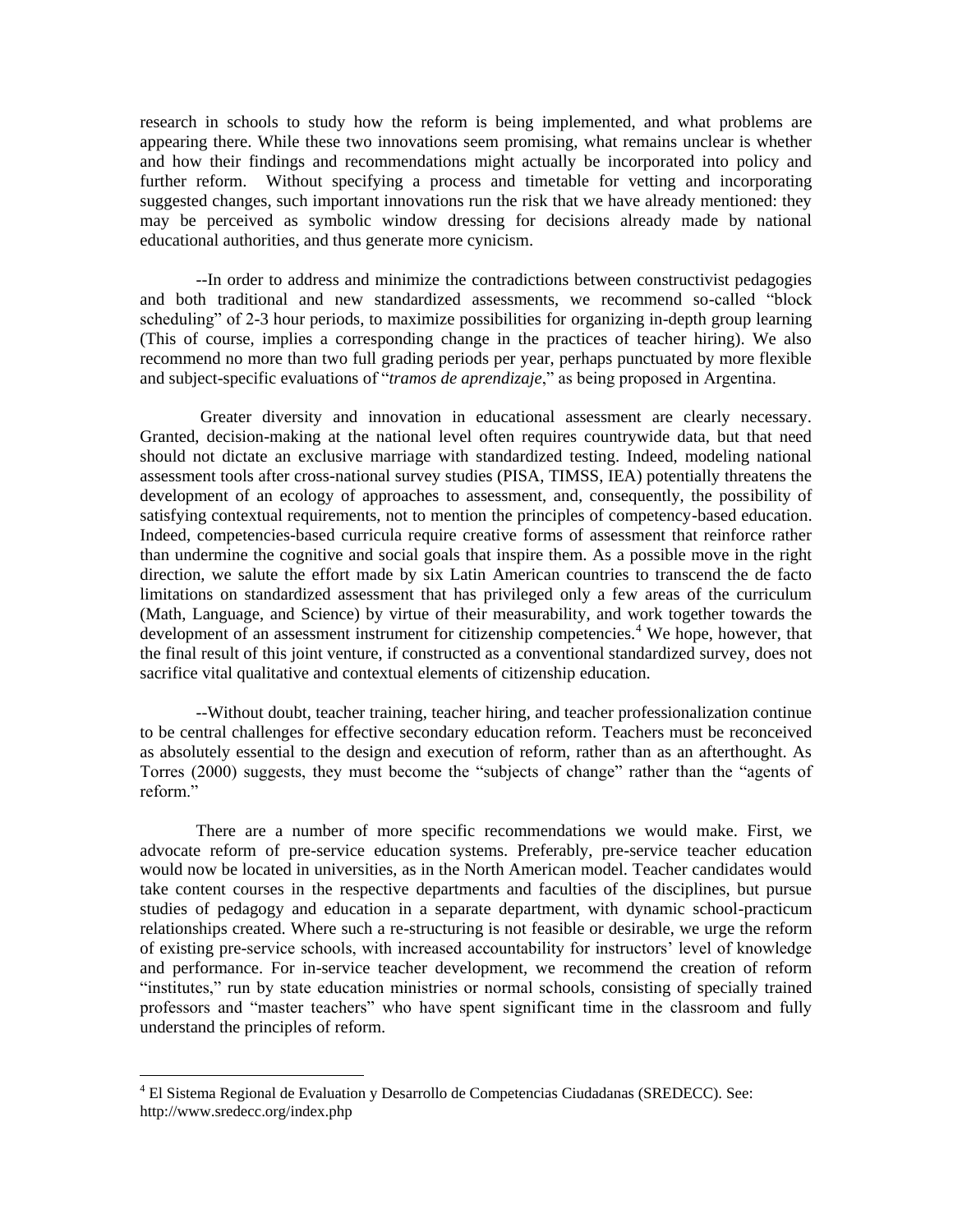Second, on issues of teacher hiring and performance: It is imperative to move toward the creation of full-time teaching positions, so that teachers can invest themselves in a particular institution and develop the security and commitment that go along with it (One promising development comes from Colombia: Decree 1850, of 2002, regulated the school day, making it mandatory for all teachers to have a 22 hr. academic assignment (teaching time), and 18 hrs. of planning, administrative and pedagogical work. Teachers must be physically present in the school at least 6 hrs a day). It would also be important to implement differentiated compensation packages ("hardship pay") to incentivize experienced teachers' service amongst neediest student populations; presently, in the absence of any other incentives, the more experienced and talented teachers tend to work in the "best" urban schools. A system of performance-based bonuses and professional development rewards should also be implemented to incentivize teachers' ongoing improvement. Finally, teacher hiring must be rationalized and professionalized, with positions filled through meeting meritocratic criteria. In both promotion and hiring, care must be taken to measure performance and qualifications through a number of quantitative AND qualitative indicators, including character, motivation, knowledge of educational development, and parents' assessment of their children's learning. In Mexico, the application of a new competitive exam (*concurso de oposición*) for teacher placements is a step in the right direction; however, the exam has been rightly criticized for privileging content knowledge only, and leaving aside other important considerations in predicting teacher "quality."

In order to increase collegiality and a culture of reflexivity in schools we recommend the creation of "critical friends groups," like those of the U.S. National School Reform Faculty. Such groups observe one another's classrooms and meet regularly to provide constructive critique; they thereby provide local networks of professional development support. We also recommend the creation of new "master teacher" positions in schools. Such teachers, promoted from within because of their proven effectiveness in the classroom, would be given significant release time from classroom teaching hours to serve as observers and peer mentors to their colleagues. The creation of such a new figure would go a long way toward breaking down the division between teachers and administrators, and toward providing a seasoned, credible, respected set of professional development "experts" in each school.

--In order to facilitate local institutional capacity and rationalize mid-level administrative procedures, we also recommend:

 The creation of higher salaries for top professionals to live and work in state and local education systems

 The development of information systems oriented toward quality rather than quantity of information—not just enrollment levels, "tracking" data, and test results, but also qualitative data on teacher and student performance.

 The resignification of supervisory work, and the development of leadership institutes, to train mid-level supervisors and pedagogical advisors for the kind of motivational and technical competency that reform efforts need in order to succeed.

## **A final note on teachers' labor organizations**

Because of the delicate politics involved, teachers' professional organizations, or unions, are often the "elephant in the room" in discussions of education reform. Everyone sees the elephant, but nobody wants to talk about it. As is well known, teachers' unions are powerful political actors in most of Latin America, and they control major political and administrative posts, especially in the education system. Most of the structural obstacles to effective education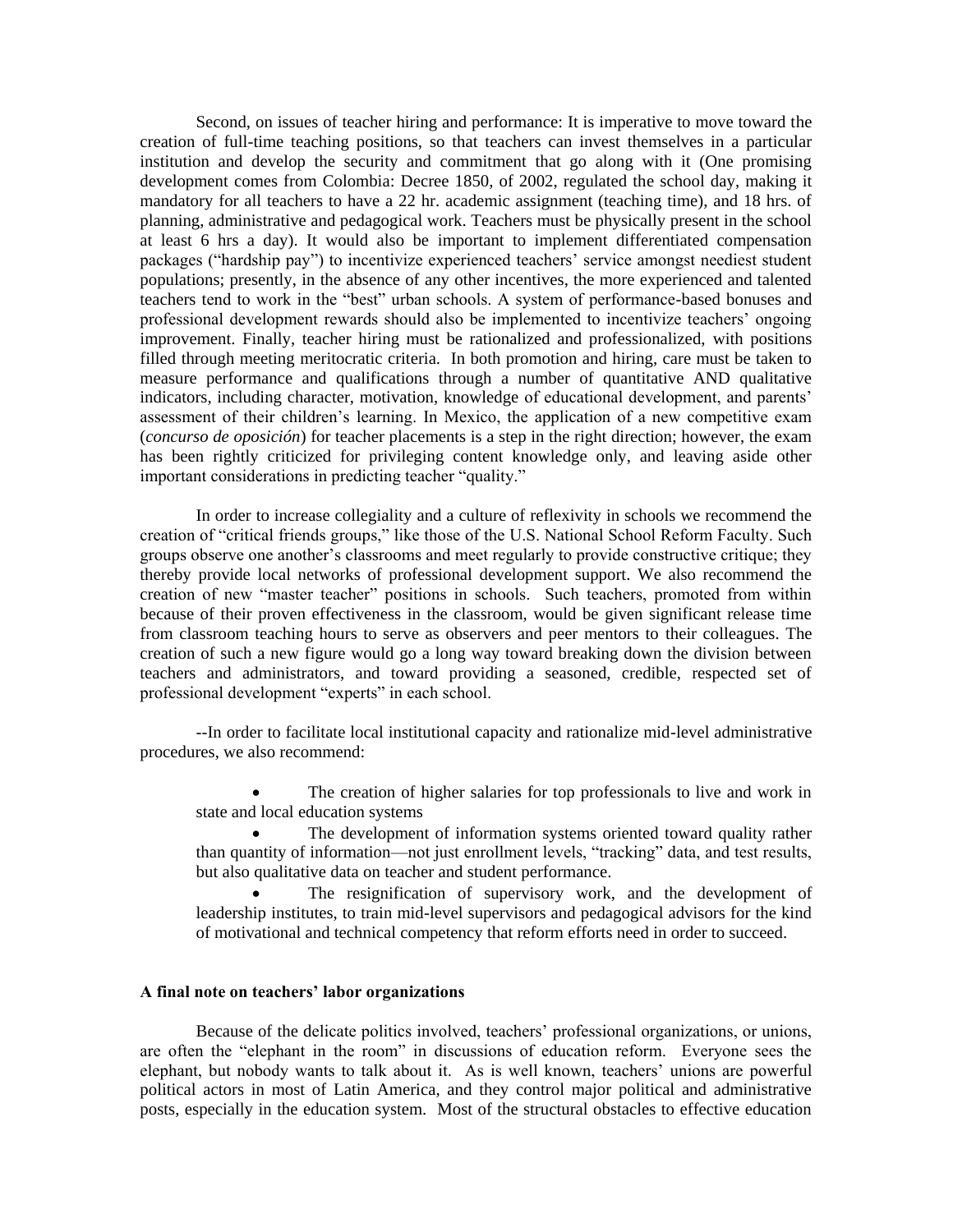reform that we outline here are related, in one form or another, to the legacy of union power and its corporatist relationship to the State. Too often, union interests become the tail that "wags the dog" of education reform. In most cases, unions benefit from the status quo, which they have played a large role in creating. In other cases, though, the development of stronger unions could actually facilitate the enactment of the supplementary reforms we recommend here. We do not believe therefore that the power of unions must be "broken" in order to facilitate these reforms. We do believe, however, that unions must enter into a new kind of social contract with civil society and demonstrate that their actions are at least as concerned with improving the general educational welfare as they are with improving teachers' benefits and conditions of work. Teachers' unions must impose upon themselves further measures of democratization and professionalization; they must convince the broader society, as well as their own members, that they are committed to transparent reform. . If necessary, changes in union structure and practice must be imposed from outside, by a strong State. Moving teacher organizations away from the stagnant model of oppositional trade unions, and into the form of professional associations could be a positive step in this direction.

The State, meanwhile, must assure that any reform will respect existing labor agreements and not unduly damage teachers' professional and economic standing. For instance, in cases where new curriculum requires the consolidation of existing subjects and/or the alteration of the weekly hours devoted to a subject, teachers should be offered retraining opportunities that would enable them to sustain their level of employment. Only in this way can trust between the State, unions, and civil society be restored, and the rationality of reform efforts be permitted to triumph over the vagaries of material and political interest.

### **References**

- Grindle, M. 2004. *Against All Odds: The Contentious Politics of Education Reform.* Princeton: Princeton University Press.
- Hanushek, E. and L. Woessmann. 2009. Schooling, cognitive skills, and the Latin American growth dilemma. Working Paper 15066 of the National Bureau of Economic Research. Accessed at: [http://edpro.stanford.edu/Hanushek/admin/pages/files/uploads/w15066.pdf](http://edpro.stanford.edu/Hanushek/admin/pages/files/uploads/w15066.pdf%20on%20July%2026)  [on July 26,](http://edpro.stanford.edu/Hanushek/admin/pages/files/uploads/w15066.pdf%20on%20July%2026) 2009.
- Levinson, B.A.U. 2004. "Hopes and Challenges for the New Civic Education in Mexico: Toward a Democratic Citizen without Adjectives." *International Journal of Educational Development* 24(3): 269-282.
- Levinson, B.A.U. 2001. We Are All Equal: Student Culture and Identity at a Mexican Secondary School, 1988-1998. Durham, NC: Duke University Press.
- Levinson, B.A.U. 1999. " 'Una Etapa Siempre Difícil': Concepts of Adolescence and Secondary Education in Mexico." *Comparative Education Review* 43(2):129-16.
- Levinson, B.A.U., M. Sutton, and T. Winstead. 2009. Education policy as a practice of power. *Educational Policy*.